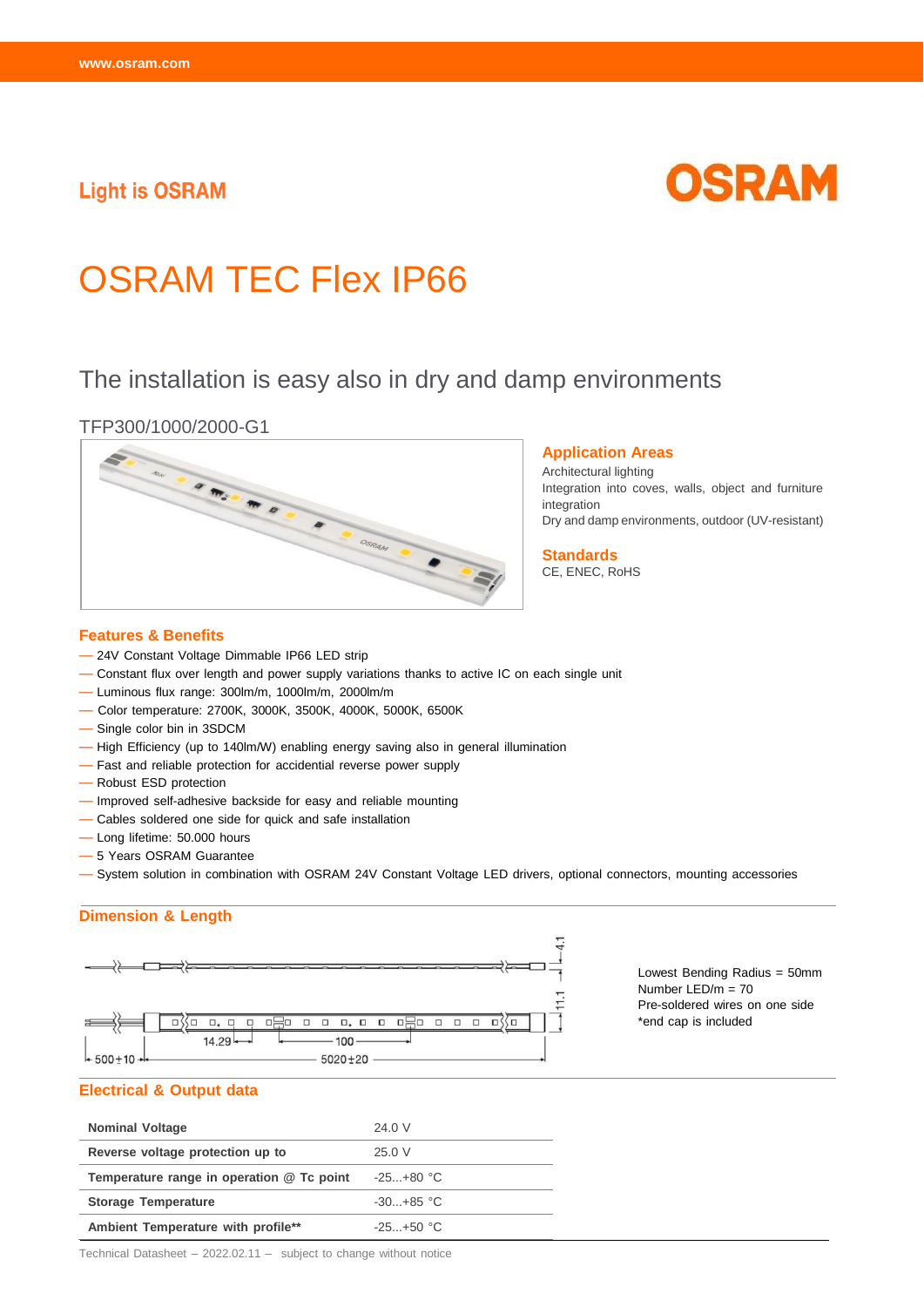#### **Technical data**

#### **GENERAL**

| <b>Dimmable</b>                  | Pulse width modulation (PWM)                                    |
|----------------------------------|-----------------------------------------------------------------|
| Dimming range                    | $1100\%$                                                        |
| Lifetime                         | 50.000 hrs (L70B50 & L80B50, Tp rated)                          |
| Adhesive tape on backside        | 3M                                                              |
| <b>Complementary systems</b>     | Connectors, Profiles and covers, OPTOTRONIC drivers and dimmers |
| Minimum bending radius           | $5 \text{ cm}$                                                  |
| <b>Protection type</b>           | IP66                                                            |
| Classification acc. to IEC 62031 | Built-in                                                        |

| <b>REFERENCE DATA</b> |                |                                    |            |      |      |                           |        |                            |             |
|-----------------------|----------------|------------------------------------|------------|------|------|---------------------------|--------|----------------------------|-------------|
| <b>TFP</b>            |                | <b>Nominal</b><br>CCT <sup>*</sup> | <b>CRI</b> | Lm/m | W/m  | Luminous<br>efficacy Im/W | LEDs/m | Performance<br>Temp. Tp °C | Length<br>m |
| TFP300-G1-827         |                | 2700 K                             | >80        | 340  | 2.8  | 121                       | 70     | 30                         | 5           |
| TFP300-G1-830         |                | 3000 K                             | >80        | 350  | 2.8  | 125                       | 70     | 30                         | 5           |
| TFP300-G1-840         | r i            | 4000 K                             | >80        | 360  | 2.8  | 129                       | 70     | 30                         | 5           |
| TFP300-G1-850         |                | 5000K                              | >80        | 370  | 2.8  | 132                       | 70     | 30                         | 5           |
| TFP300-G1-865         |                | 6500 K                             | >80        | 360  | 2.8  | 129                       | 70     | 30                         | 5           |
| TFP1000-G1-827        |                | 2700 K                             | >80        | 1080 | 9.5  | 114                       | 70     | 40                         | 5           |
| TFP1000-G1-830        |                | 3000 K                             | >80        | 1160 | 9.5  | 122                       | 70     | 40                         | 5           |
| TFP1000-G1-835        |                | 3500 K                             | >80        | 1120 | 9.5  | 118                       | 70     | 40                         | 5           |
| TFP1000-G1-840        |                | 4000 K                             | >80        | 1170 | 9.5  | 123                       | 70     | 40                         | 5           |
| TFP1000-G1-850        |                | 5000K                              | >80        | 1190 | 9.5  | 125                       | 70     | 40                         | 5           |
| TFP1000-G1-865        |                | 6500 K                             | >80        | 1180 | 9.5  | 124                       | 70     | 40                         | 5           |
| TFP2000-G1-827        |                | 2700 K                             | >80        | 1740 | 15.5 | 112                       | 70     | 50                         | 5           |
| TFP2000-G1-830        | $\blacksquare$ | 3000 K                             | >80        | 1940 | 15.5 | 125                       | 70     | 50                         | 5           |
| TFP2000-G1-835        | O)             | 3500 K                             | >80        | 1970 | 15.5 | 127                       | 70     | 50                         | 5           |
| TFP2000-G1-840        | O              | 4000 K                             | >80        | 2010 | 15.5 | 130                       | 70     | 50                         | 5           |
| TFP2000-G1-850        |                | 5000K                              | >80        | 2040 | 15.5 | 132                       | 70     | 50                         | 5           |
| TFP2000-G1-865        |                | 6500 K                             | >80        | 2010 | 15.5 | 130                       | 70     | 50                         | 5           |
|                       |                |                                    |            |      |      |                           |        |                            |             |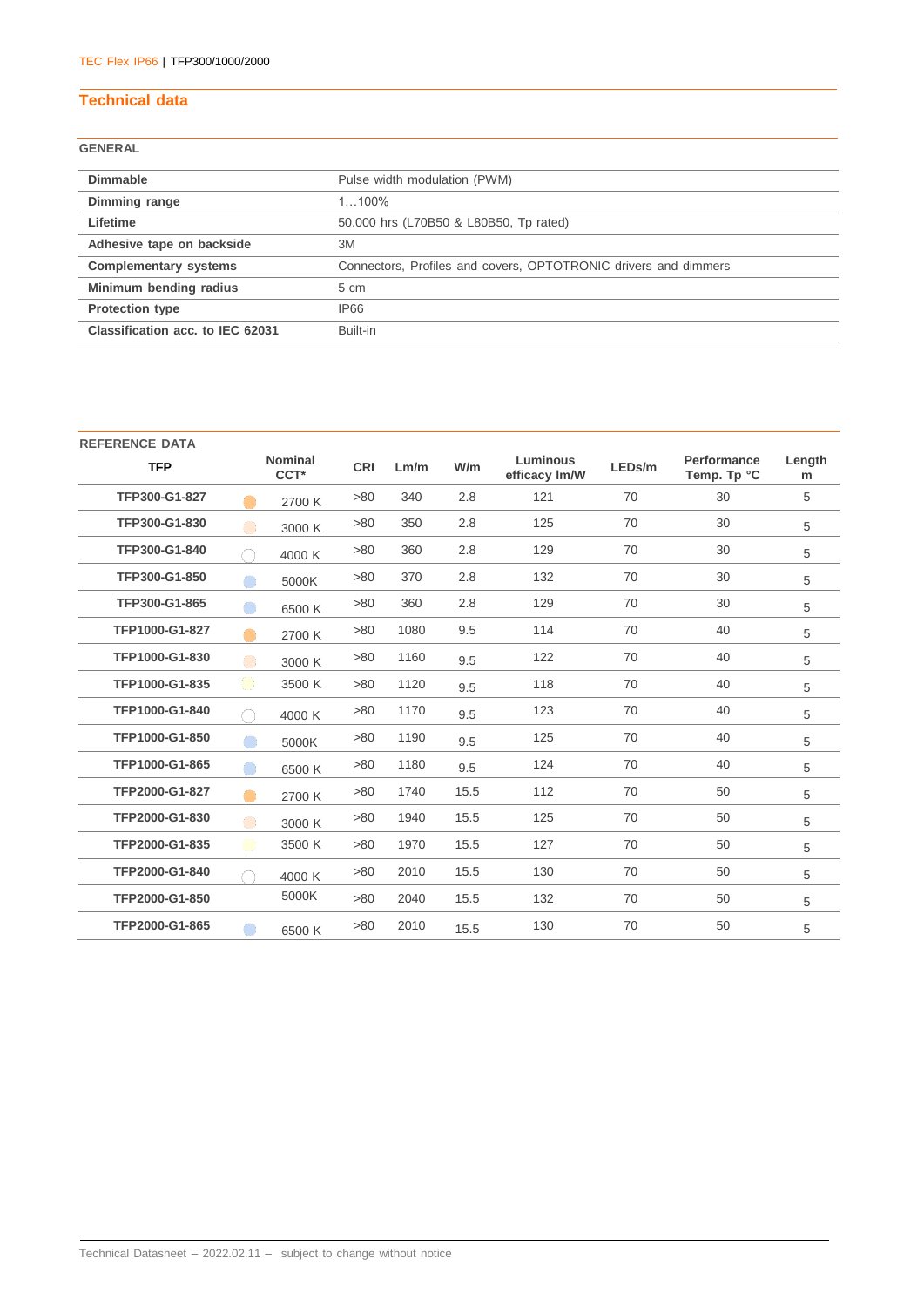#### **Photometrics characteristics**

#### **TFPx00-G1-827**



#### **TFPx00-G1-830**



#### **TFPx00-G1-835**

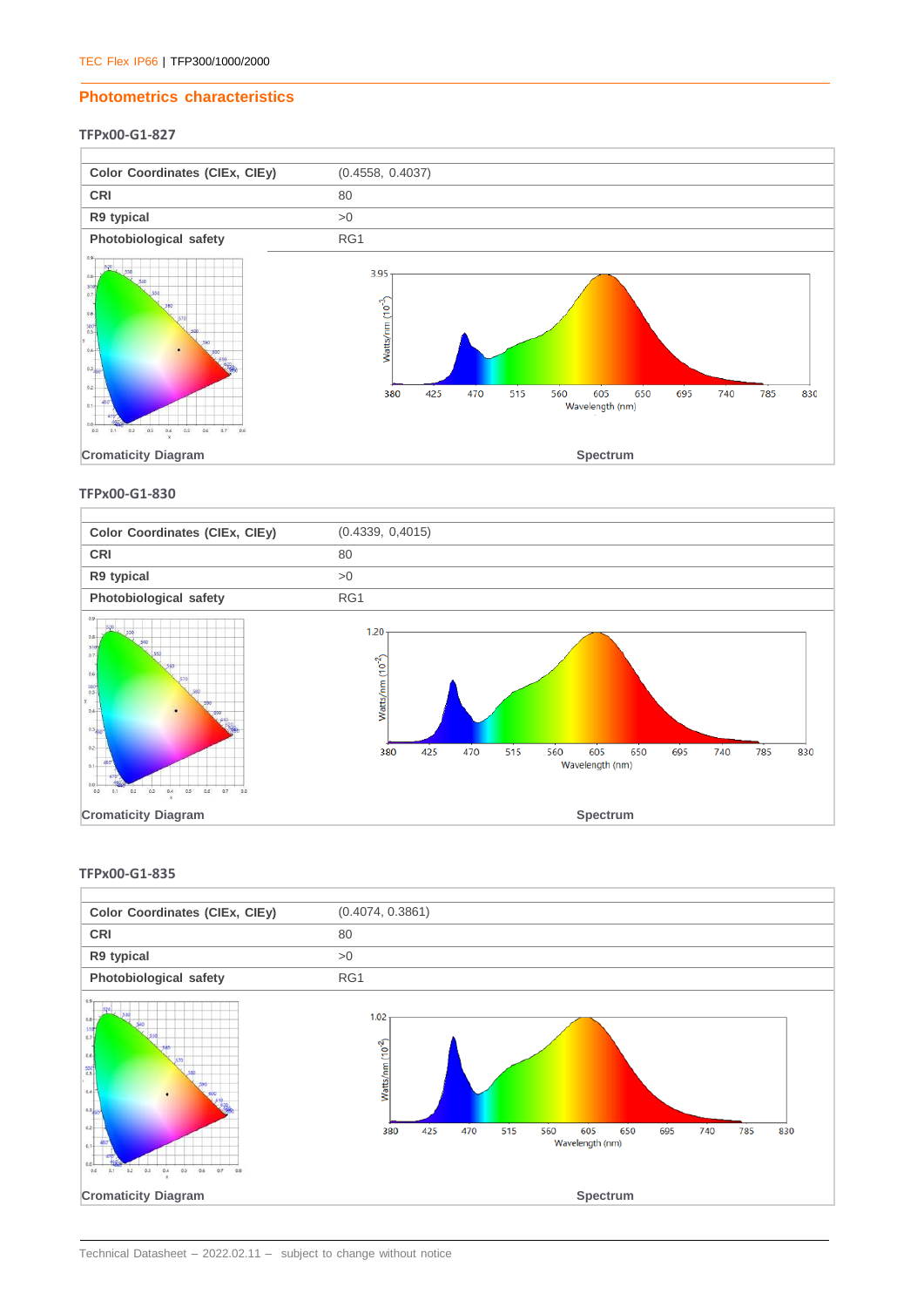#### TEC Flex IP66 | TFP300/1000/2000

#### **TFPx00-G1-840**



#### **TFPx00-G1-850**



#### **TFPx00-G1-865**

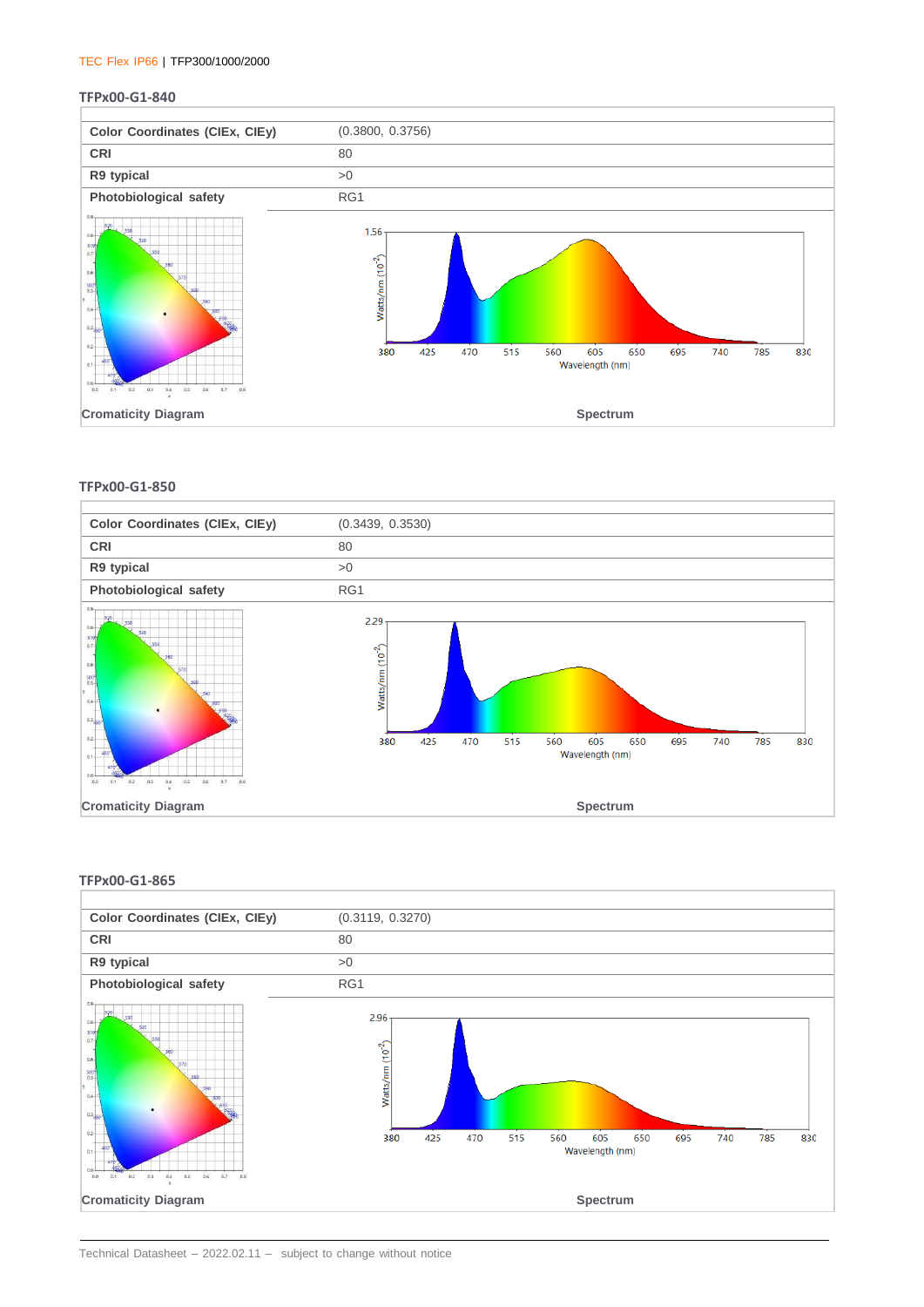## **Light Distribution**



#### Flux derating vs Tp 140%  $-$ TFX300 130%  $-\circ$ ther 120%  $\frac{110\%}{80\%}$ <br> $\frac{3}{2}$  100%<br> $\frac{3}{2}$  90%<br> $\frac{90\%}{80\%}$ luminous flux [%] 80% 70% 60% 50% -55 -50 -45 -40 -35 -30 -25 -20 -15 -10 -5 Tp +5 +10 +15 +20 +25 +30 +35 +40 +45 +50 temperature [°C]

#### **Luminous Flux maintenance according to Tp value**

**Note:** Light flux varies with the temperature measured @Tc point; nominal values is given @Tc = Tp. Flux increases when Tc decreases.

#### **Lumen maintenance for TEC Flex Protect**

| <b>Supply Voltage</b> | <b>Tp Temperature</b> | L80B10  | L80B50  | L70B10  | L70B50  |
|-----------------------|-----------------------|---------|---------|---------|---------|
| <b>24V</b>            | $45^{\circ}$ C        | >50.000 | >50.000 | >50.000 | >50.000 |
| <b>24V</b>            | $55^{\circ}$ C        | >50.000 | >50.000 | >50.000 | >50.000 |
| <b>24V</b>            | $65^{\circ}$ C        | >50.000 | >50.000 | >50.000 | >50.000 |
| <b>24V</b>            | 70°C                  | >50.000 | >50.000 | >50.000 | >50.000 |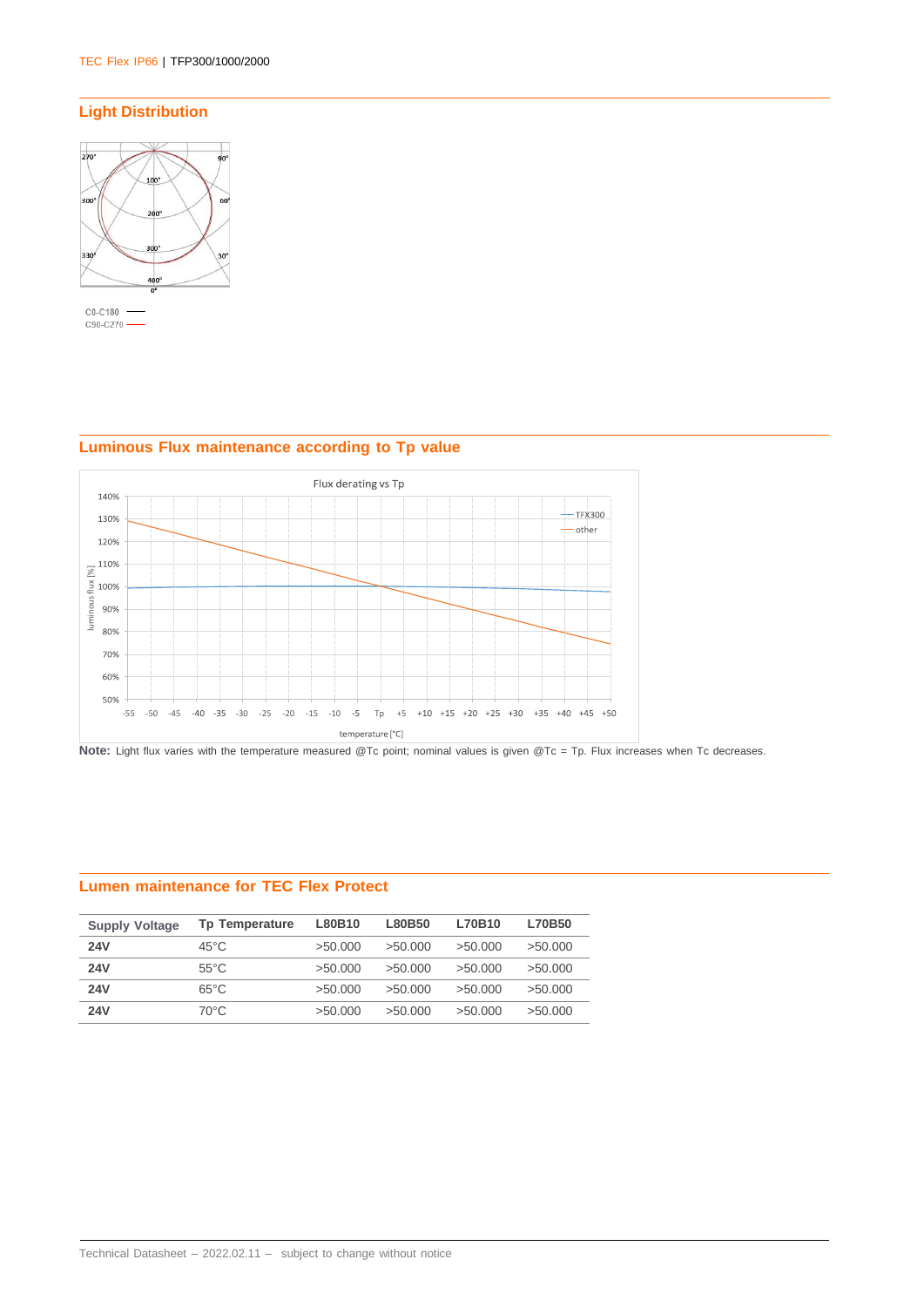#### **Ordering Data**

| <b>Product description</b> | Product code<br>(EAN10) | <b>Dimensions</b><br>(length x width x height) | Package content*<br>(EAN40) |
|----------------------------|-------------------------|------------------------------------------------|-----------------------------|
| TFP300-G1-827              | 4062172106627           | 280X 305X 180mm                                | 1x Led strip                |
| TFP300-G1-830              | 4062172106641           | 280X 305X 180mm                                | 1x Led strip                |
| TFP300-G1-840              | 4062172106665           | 280X 305X 180mm                                | 1x Led strip                |
| TFP300-G1-850              | 4062172106689           | 280X 305X 180mm                                | 1x Led strip                |
| TFP300-G1-865              | 4062172106702           | 280X 305X 180mm                                | 1x Led strip                |
| TFP1000-G1-827             | 4062172106726           | 280X 305X 180mm                                | 1x Led strip                |
| TFP1000-G1-830             | 4062172106740           | 280X 305X 180mm                                | 1x Led strip                |
| TFP1000-G1-835             | 4062172251402           | 280X 305X 180mm                                | 1x Led strip                |
| TFP1000-G1-840             | 4062172106764           | 280X 305X 180mm                                | 1x Led strip                |
| TFP1000-G1-850             | 4062172106788           | 280X 305X 180mm                                | 1x Led strip                |
| TFP1000-G1-865             | 4062172106801           | 280X 305X 180mm                                | 1x Led strip                |
| TFP2000-G1-827             | 4062172106825           | 280X 305X 180mm                                | 1x Led strip                |
| TFP2000-G1-830             | 4062172106849           | 280X 305X 180mm                                | 1x Led strip                |
| TFP2000-G1-835             | 4062172251426           | 280X 305X 180mm                                | 1x Led strip                |
| TFP2000-G1-840             | 4062172106863           | 280X 305X 180mm                                | 1x Led strip                |
| TFP2000-G1-850             | 4062172106887           | 280X 305X 180mm                                | 1x Led strip                |
| TFP2000-G1-865             | 4062172106900           | 280X 305X 180mm                                | 1x Led strip                |

\*Each LED strip comes with 1 bottle of glue (5g), 10 endcaps, 40 screws, 20clips

#### **Optional Accessories**

| <b>Product Type</b> | <b>Product description</b> | <b>Product code</b> | Package content            |
|---------------------|----------------------------|---------------------|----------------------------|
| <b>Connector</b>    | FX-SC08-G2-C2PF-IP54-0500  | 4052899464889       | 20x Connector (500mm wire) |
| Silicon boot        | FX-SC08-G2-BTJ-IP54        | 4052899568853       | 25x Silicon boot           |
| Jumper              | FX-SC08-G2-CT4PJ           | 4052899464858       | 25x Jumper                 |

**Note:** All TEC Flex LED strips are fully compatible with OSRAM OT and OTi LED drivers and dimmers.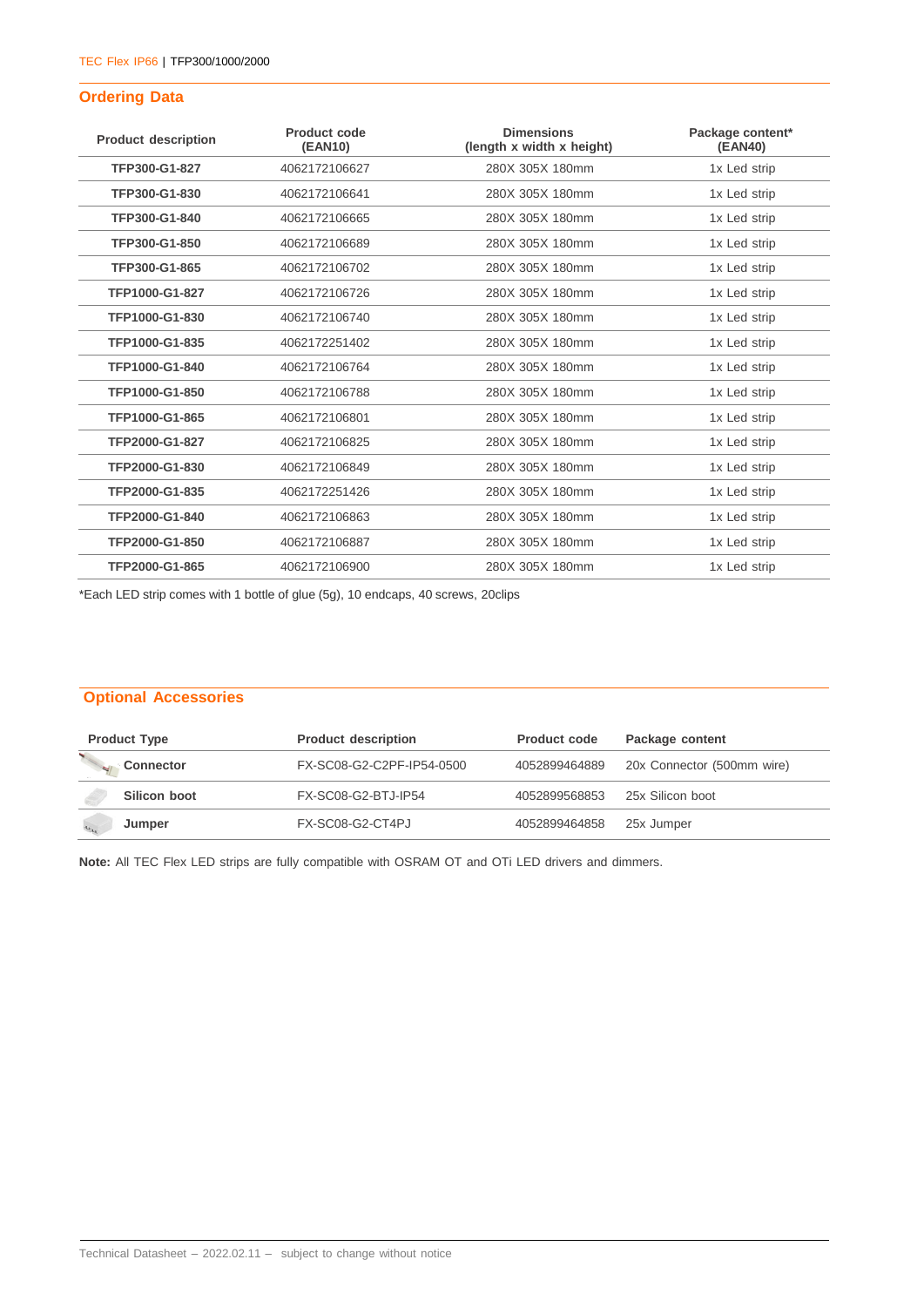#### **Profile System Combinations**

|                    |                   | <b>Surface mounting</b>     |                              | <b>TFP300</b>          | <b>TFP1000</b> | <b>TFP2000</b> |  |
|--------------------|-------------------|-----------------------------|------------------------------|------------------------|----------------|----------------|--|
| <b>Type</b>        |                   | <b>Product Description</b>  | <b>Product code</b><br>(EAN) | Ambient Temperature °C |                |                |  |
|                    | Slim Track        | <b>LTS-2000</b>             | 4062172207300                | 50                     | 50             | 40             |  |
|                    | Slim Track        | <b>FX-QMS-G1-TU15H6-300</b> | 4052899448865                | 50                     | 50             | 40             |  |
|                    | Slim Track        | FX-QMS-G1-TU15H6W3-300      | 4052899448889                | 50                     | 50             | 40             |  |
| Ę                  | Slim Track        | FX-QMS-G1-TU16H12-300       | 4052899448964                | 50                     | 50             | 43             |  |
| है                 | Slim Track        | FX-QMS-G1-TU16H12W3-300     | 4052899448988                | 50                     | 50             | 43             |  |
| ļ,                 | Slim Track        | FX-QMS-G1-TR19H16-300       | 4052899449008                | 50                     | 50             | 43             |  |
| $\frac{1}{2}$<br>Ţ | Slim Track        | FX-QMS-G1-TU16H12LS-300     | 4052899449046                | 50                     | 50             | 43             |  |
|                    | Slim Track        | FX-QMS-G1-T45D19H19-300     | 4052899448667                | 50                     | 50             | 40             |  |
| 大家                 | <b>Wide Track</b> | FX-QMW-G1-TK30D46H27-300    | 4052899448827                | 50                     | 50             | 48             |  |
| ਸੂਦ ਬਦ ਬਹੁ         | Wide Track        | FX-QMW-G1-TU26H10-300       | 4062172114165                | 50                     | 50             | 45             |  |
|                    | <b>Wide Track</b> | FX-QMW-G1-TU26H25W10-300    | 4052899448773                | 50                     | 50             | 45             |  |
| 2525               | <b>Wide Track</b> | FX-QMW-G1-TU26H25W2-300     | 4052899448841                | 50                     | 50             | 45             |  |
| りゅうら               | Wide Track        | FX-QMW-G1-TU26H25-300       | 4052899448803                | 50                     | 50             | 45             |  |

Maximum recommended ambient temperature in case of surface mounting.

Maximum recommended ambient temperature in case of recessed mounting.

|                 |                   | <b>Recessed mounting</b>    |                       | <b>TFP300</b>                 | <b>TFP1000</b> | <b>TFP2000</b> |  |
|-----------------|-------------------|-----------------------------|-----------------------|-------------------------------|----------------|----------------|--|
| <b>Type</b>     |                   | <b>Product Description</b>  | Product code<br>(EAN) | <b>Ambient Temperature °C</b> |                |                |  |
|                 | Slim Track        | <b>LTS-2000</b>             | 4062172207300         | 50                            | 48             | 38             |  |
|                 | Slim Track        | <b>FX-QMS-G1-TU15H6-300</b> | 4052899448865         | 50                            | 48             | 38             |  |
|                 | Slim Track        | FX-QMS-G1-TU15H6W3-300      | 4052899448889         | 50                            | 48             | 38             |  |
|                 | Slim Track        | FX-QMS-G1-TU16H12-300       | 4052899448964         | 50                            | 50             | 40             |  |
| į<br>ţ          | Slim Track        | FX-QMS-G1-TU16H12W3-300     | 4052899448988         | 50                            | 50             | 40             |  |
|                 | Slim Track        | FX-QMS-G1-TR19H16-300       | 4052899449008         | 50                            | 50             | 40             |  |
| $\frac{1}{2}$   | Slim Track        | FX-QMS-G1-TU16H12LS-300     | 4052899449046         | 50                            | 50             | 40             |  |
|                 | Slim Track        | FX-QMS-G1-T45D19H19-300     | 4052899448667         | 50                            | 48             | 38             |  |
| <b>RA</b>       | <b>Wide Track</b> | FX-QMW-G1-TK30D46H27-300    | 4052899448827         | 50                            | 50             | 45             |  |
| קף קף קף קף<br> | Wide Track        | FX-QMW-G1-TU26H10-300       | 4062172114165         | 50                            | 50             | 40             |  |
| <b>RRR5</b>     | <b>Wide Track</b> | FX-QMW-G1-TU26H25W10-300    | 4052899448773         | 50                            | 48             | 38             |  |
| peren           | Wide Track        | FX-QMW-G1-TU26H25W2-300     | 4052899448841         | 50                            | 48             | 38             |  |
| RRRS            | Wide Track        | FX-QMW-G1-TU26H25-300       | 4052899448803         | 50                            | 48             | 38             |  |

**Note:** -the table is for application evaluation only; always ensure that Tc do not exceed the maximum allowed value. -compatibilities tested including cover, except for FX-QMS-TU15H6, FX-QMS-TU15H6W3

Technical Datasheet – 2022.02.11 – subject to change without notice